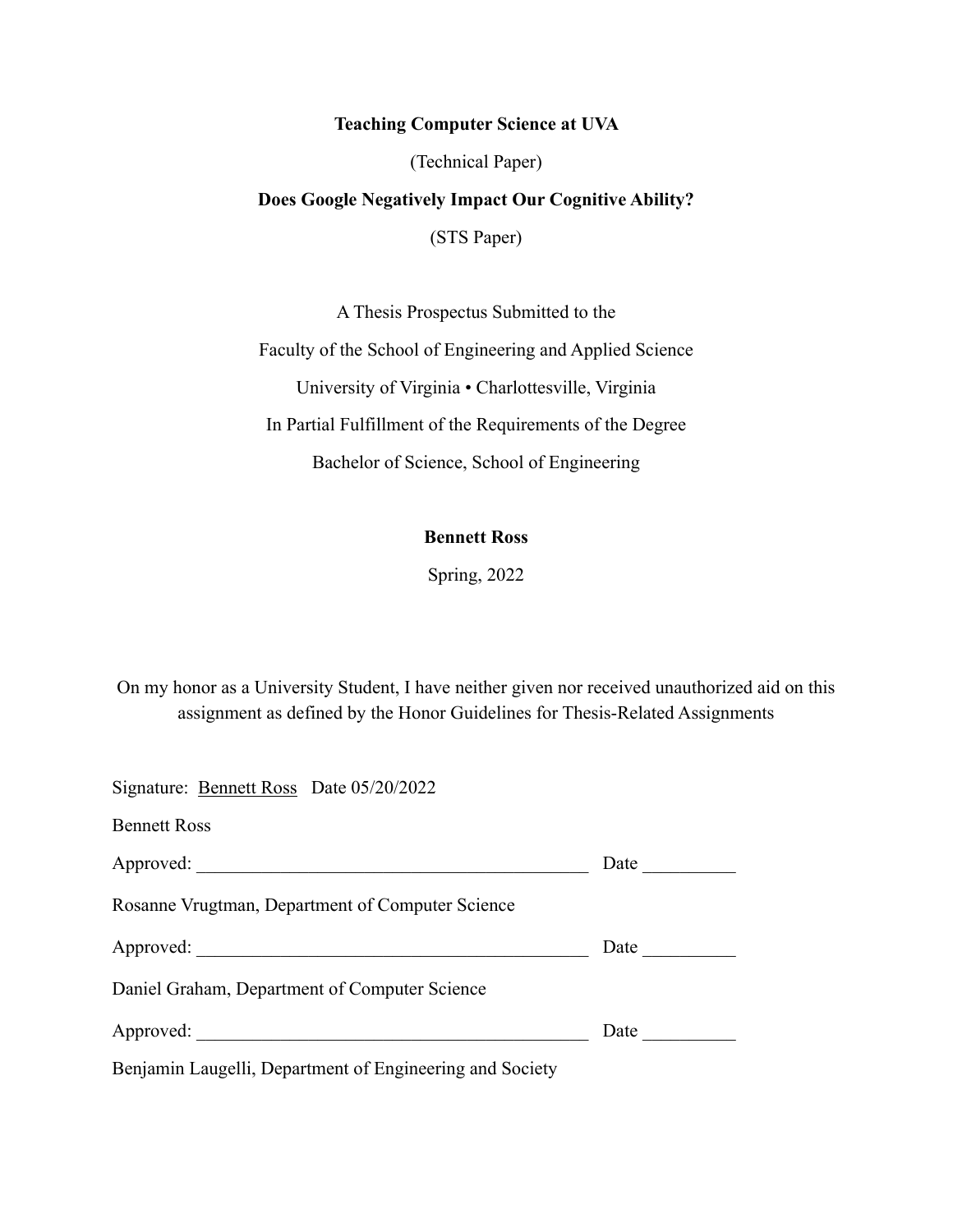#### **Introduction**

Search engines are extremely popular software programs that help people find the information that they are looking for online by using keywords or phrases ("What", n.d.). Companies such as Google, Bing, Yahoo, and AOL have become household names due to the effectiveness and quality of their search engines. People use search engine services daily to find information on topics such as: current events, health concerns, products, government services, natural disasters, coworkers, peers, and a myriad of other topics of varying severity.

The process of online searching involves three steps: crawling, indexing, and ranking (Brin & Page, 1998). Crawling is used to download the web pages and to ensure that they are up to date. Indexing refers to the creation of a cataloged database for the crawled web pages. Ranking is the ordering of results based on both the importance to users and weighted calculations done on each individual page for the query. The ranking system is usually done by internal calculations predetermined by the company based on several factors of varying weights that are also determined by the company.

Through the creation of these ranking algorithms, search engines have become one of the most popular online activities, only slightly less popular than email use ("Type", 2020). This popularity, caused by the optimization of research and sharing of information through the ranking system, has resulted in a "strong bias towards links higher in position even if the abstracts themselves were less relevant," (Pan et al., 2007) for users when deciding which links to click.

Due to the nature of ranking systems, each search engine may display slightly different results based on the individual weights assigned by the company. For example, Google takes into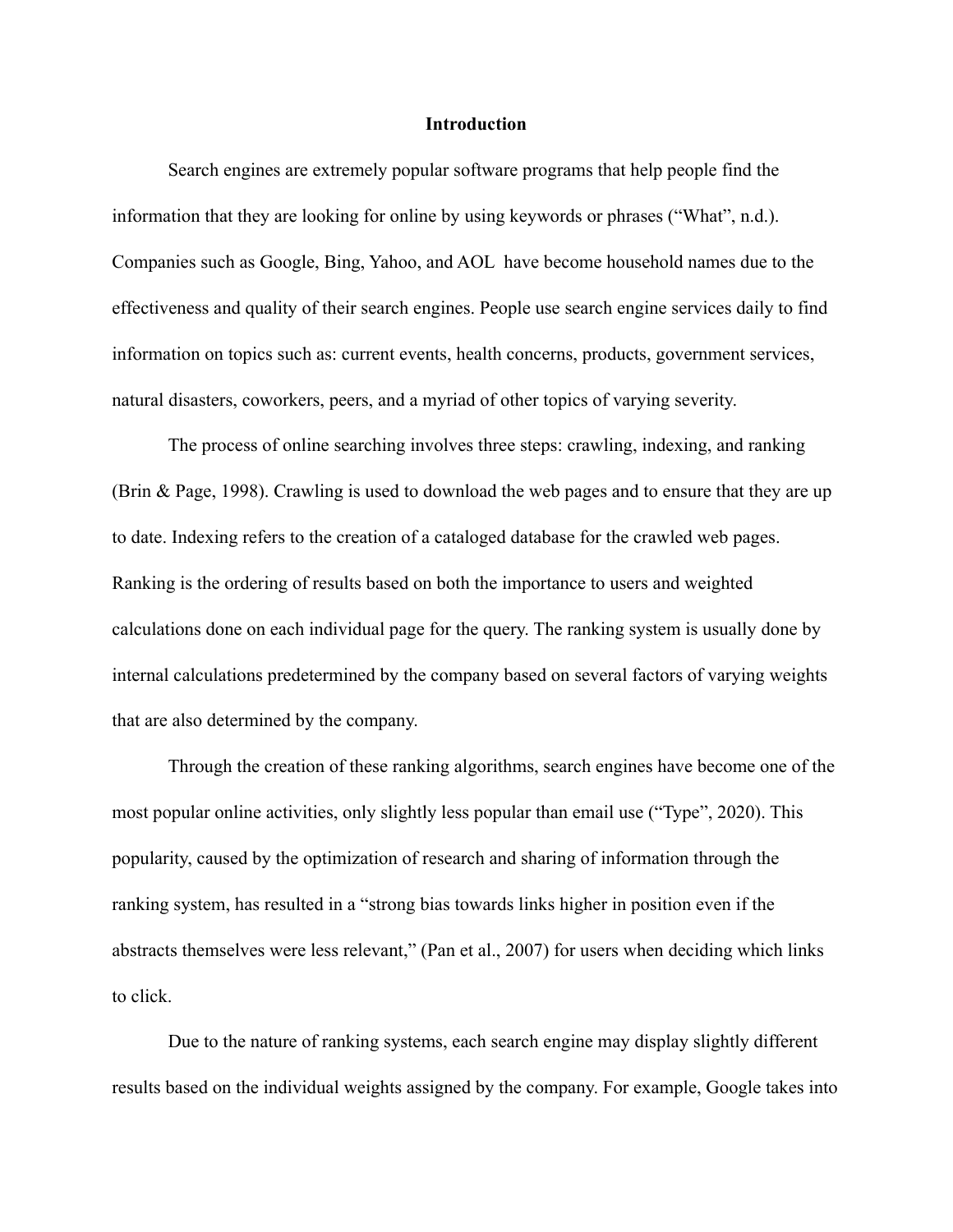account over 200 factors before delivering their results to users ("Search,", 2021), while other companies could base their results on a completely different set of factors. These ranking algorithms have given search engines the role of primary gatekeeper of online information. And to some degree, "gatekeeping is a necessity when parsing through massive quantities of available information" (Granka, 2010).

While the efficiency of search engines is a technical issue, it is important to remember that the creation of the search engine has also resulted in a form of search politics. The design of search engines "systemically exclude (in some cases by design and in some accidentally) certain sites, and certain types of sites, in favor of others, systemically giving prominence to some at the expense of others" (Nissenbaum & Introna, 2006). For my technical project, I will recall my experience creating a web-based document search engine application programming interface (API) at my last internship and analyze how my education at the University of Virginia has prepared me for my role in creating a small scale application of one of the dominating software in the computing world. I will also provide recommendations that will benefit the curriculum in regards to preparing future students both for the workforce and similar projects. For the social aspect of this project, I will analyze the technological momentum of search engines with a focus on Google and the impacts that society had on it in its early stages of development, in comparison to the impact that Google has had on society and information sharing in the modernday.

## **Technical Problem**

The one question that every computer science professor asks is "What is the best way to prepare my students for the workforce?" The University of Virginia's Computer Science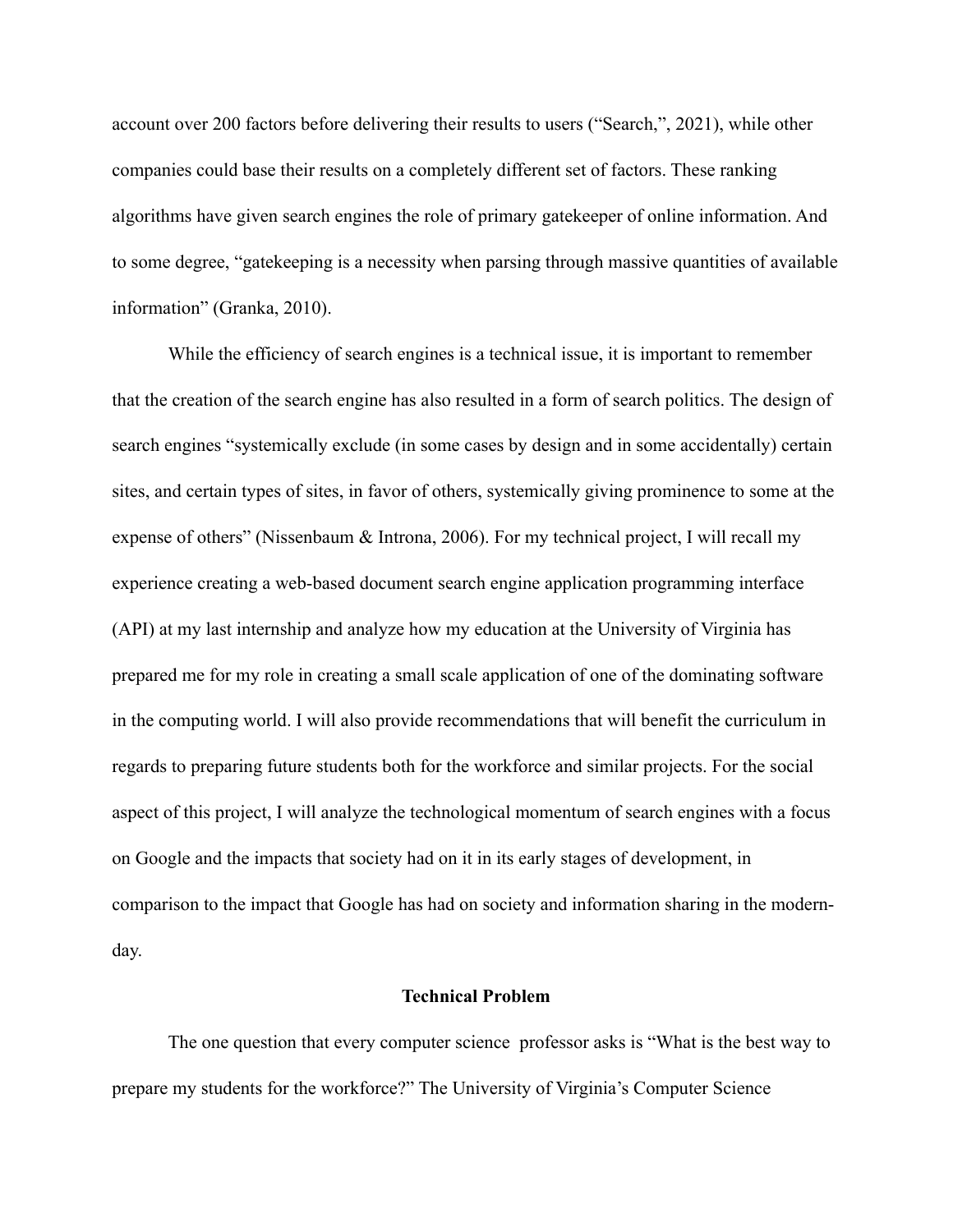department has asked this question as well; and as a result, they have given their students the option to share an internship experience and provide details on how their tenure as a student has prepared them for the task. As a fourth-year computer science student at the University of Virginia who participated in the 2019-2020 new curriculum, I have a unique perspective of being able to compare my internship experience and knowledge with peers who were either in the curriculum or on the traditional path of the Bachelor of Science in Computer Science (BSCS) track. During my most recent internship at Capital One, I was given the task of designing a document content search web API using javascript and leveraging several Amazon Web Services (AWS) platforms such as load balancers, simple queue services, lambda functions, databases, and elastic search in order to maximize efficiency. Throughout my experience, I had to become extremely familiar with javascript, learn all of the different AWS cloud platforms that were utilized, participate in an agile work environment, and craft presentations for both technical and non-technical coworkers.

Things that I had no prior experience with throughout my education at the University of Virginia were coding in javascript, presenting my codebase to both technical and non-technical peers, and working with agile software development. With a few adjustments, the restructuring of the computer science department could expose future students to these aspects so they experience less of a shock if asked during an internship. Adjusting the curriculum may also increase the likelihood of students receiving internship offers before the summer following their third year, which would give them an even larger advantage in the workforce.

Based on my experience, UVA should continue to infuse algorithms earlier in the computer science degree track in addition to teaching javascript and local cloud computing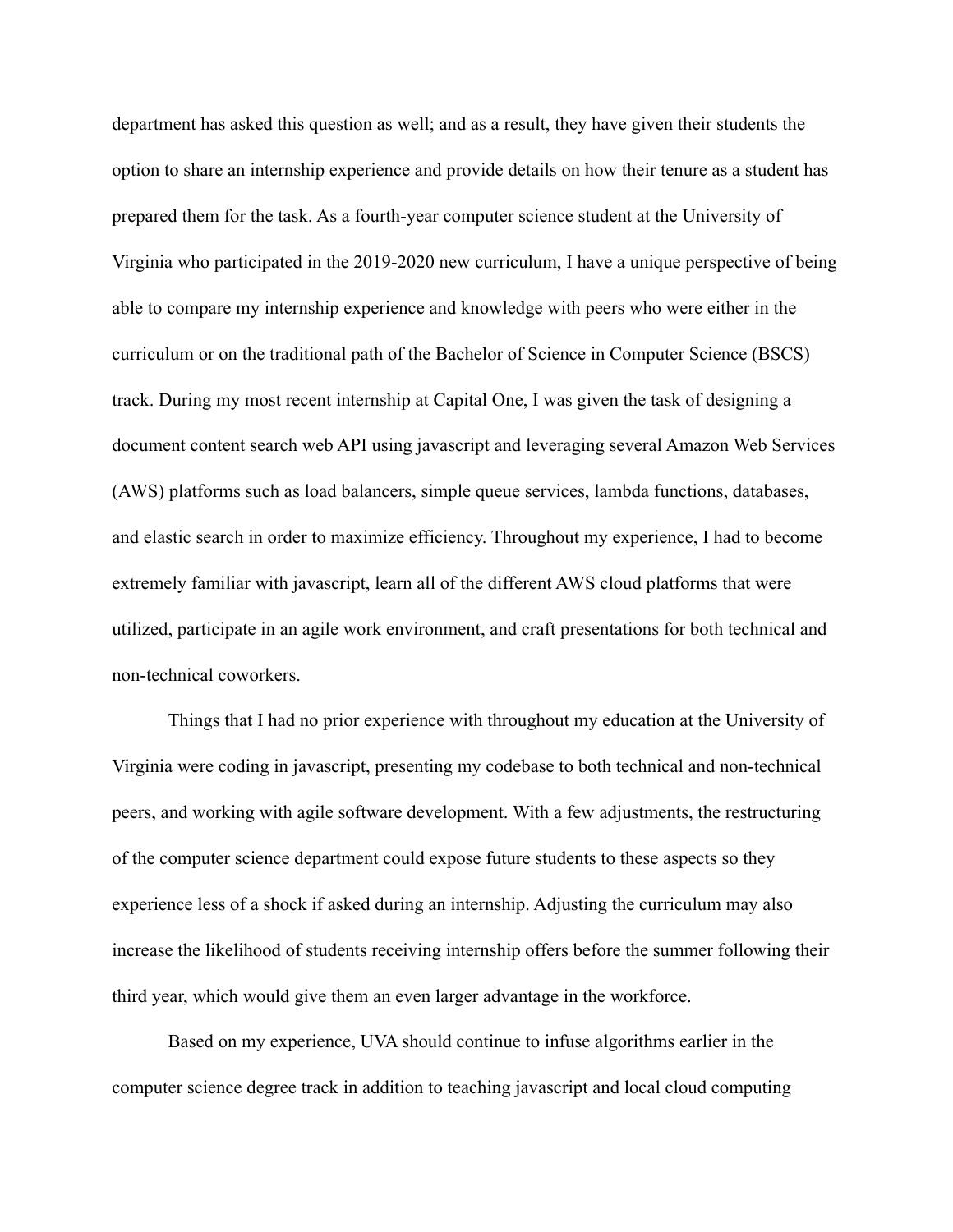structures and programs to assist in the exposure of students to rapidly growing fields and languages. Algorithms are a crucial concept in computer science. An algorithm refers to a "set of steps used in completing a certain task or to get [the] desired output" (How, 2021). They are applied to data structures, or an "orderly arrangement of data" (How, 2021) to optimize the performance of completing a task such as searching, addition, deletion, or sorting; and they are used to find the "best possible way of solving a problem" (Mulong, 2021). Cloud Computing is a term that refers to an area of information technology that touches the following areas: "hardware infrastructure, data center facilities, virtualization technologies, and software engineering concepts" (Bellasio, 2020). Most companies in the world utilize the cloud for managing their infrastructure (Bellasio, 2020).

Both algorithms and data structures are interrelated and complement each other, and how data structures are taught with the new computer science curriculum in the course Data Structures and Algorithms is very effective and needs little improvement. We spent about a week on every data structure which is enough to gain an in-depth understanding. However, even though we covered the different data structures and their respective methods in one semester, we did not make the connection between how each data structure's methods relate to the common practice algorithms within computer science. Currently, the UVA student's only avenue to learning cloud computing is when taking the introductory course CS4740: Cloud Computing, which is a well-designed course; but only having one course to reinforce the ideas of cloud computing is not sufficient for a field that is growing as rapidly as it is. If there are no changes made to the curriculum, students will not have the base knowledge of algorithms required to start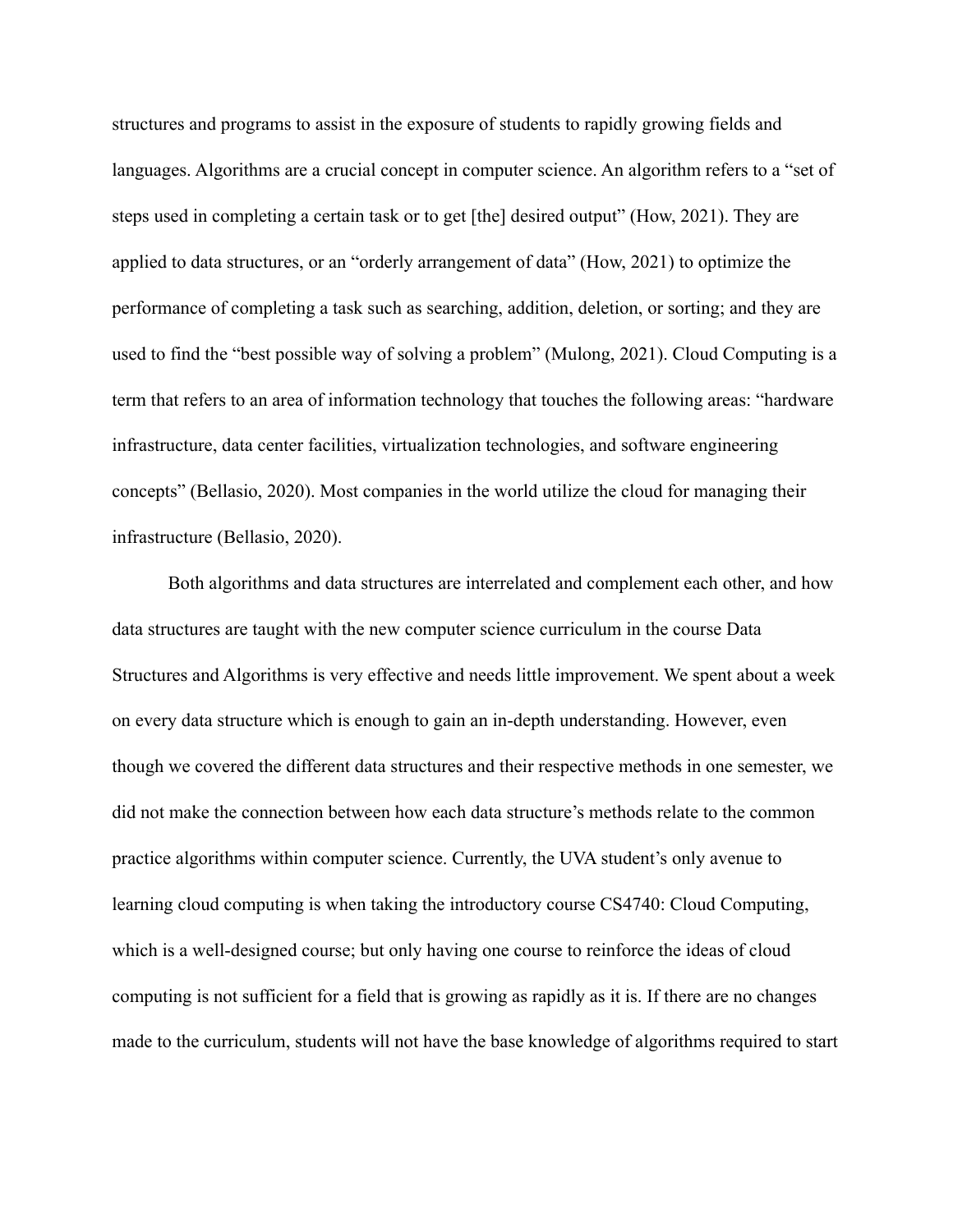applying to internships and they will not know the necessary information to utilize cloud computing in a working environment.

My recommendation for the department is to change the Software Development Essentials course to utilize Javascript and its frameworks instead of Java. I would also recommend altering the final project so that incorporates cloud computing in its implementation. These changes would benefit UVA students entering the workforce because most applications have some sort of front-end service that uses javascript and cloud computing is an ever-growing field worth over \$200 billion with the expectation to triple by 2027 (Fortune Business Insights, 2021). To address these recommendations, I will consult with professors throughout the department to devise strategies to implement the changes outlined above. I will also look into the different course syllabi to find the best courses where these learning objectives could best be implemented throughout degree completion.

#### **Research Project**

Arguably, no technology company is more responsible for shaping both the internet and modern life than Google (Verge, 2018). It started as a novel search engine and now manages eight products with more than 1 billion users each (Verge, 2018). Google has allowed students to incorporate information for research projects, allowed individuals to keep track of the stock market, and provided unique opportunities for people (Impact, n.d). The phrase "Google it" has become a common expression used when people either need to learn new information or cannot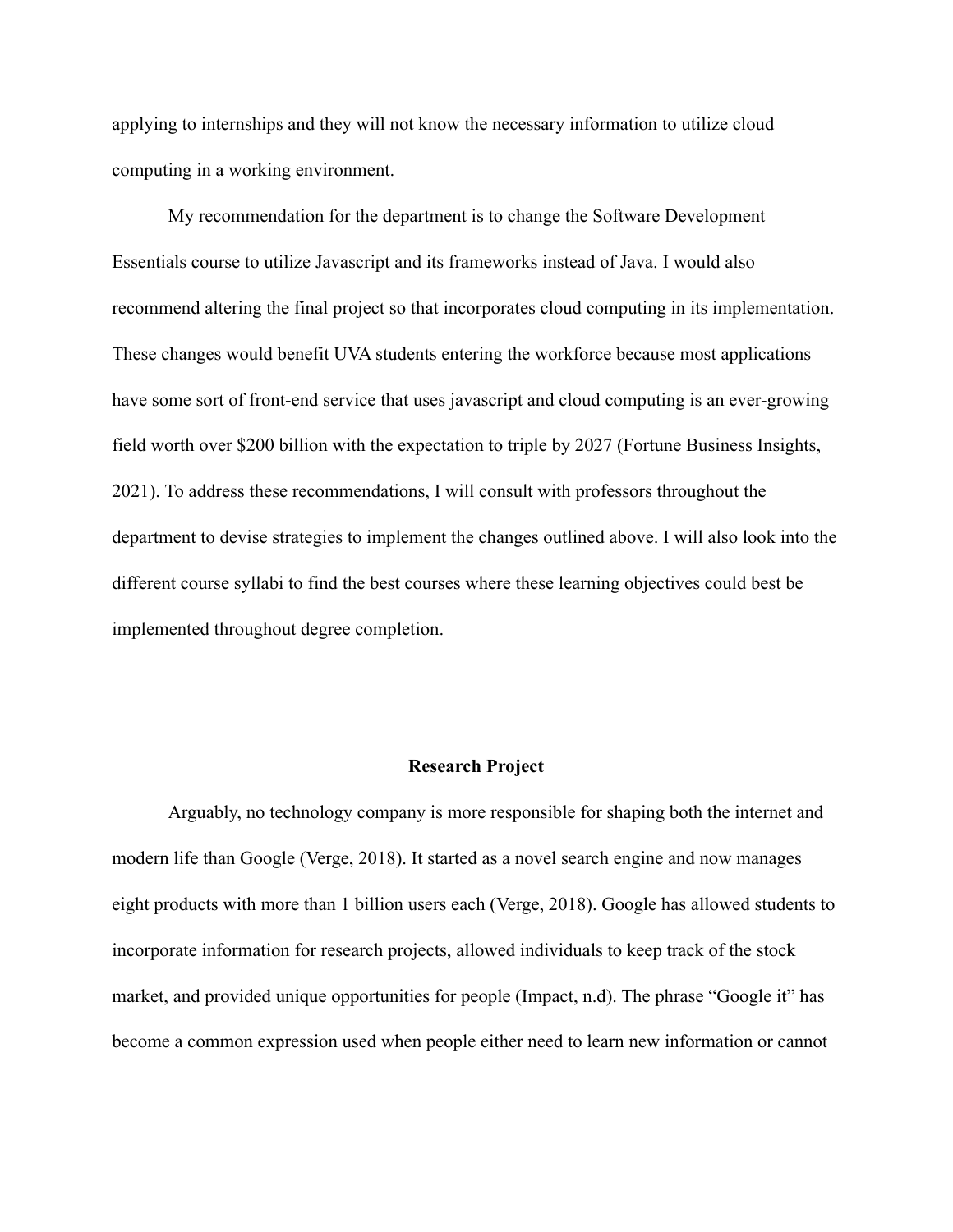remember something. Google has become a substitute for thinking and some may even say that it was designed specifically to think for us.

But if we continue to believe that it was always meant to think for us, we will not understand how its role and influence have evolved. Google was originally designed to be used as a resource to consolidate a conglomerate of information related to our search query (Brin & Page, 1998). It was meant to aid our thinking, but over time it has gained momentum and now has changed how we think. Nicholas Carr, an American writer who focuses on the intersectionality between technology, economics, and culture; states that Google and other search engines "supply the stuff of thought, but they also shape the process of thought" (2020). Studies have shown that the creation of search engines has reduced our "ability to read and absorb a longish article on the web or in print" (Carr, 2020). This is due to the skimming of headlines that usually accompany a search on Google. A developmental psychologist at Tufts University, Maryanne Wolf, believes that the style of reading promoted by the internet puts efficiency and immediacy as the highest priority, "weakening our capacity for the kind of deep reading that emerged when an earlier technology, the printing press, made long and complex works of prose commonplace" (Carr, 2020). Wolf claims that when we read online, we become "mere decoders of information" (Carr, 2020) and that our ability to interpret text and make the mental connections that form when we read deeply without distraction remains largely disengaged.

Not only has it changed the way we read, but because search engines use their ranking system to decide what information is presented to the user, "search engines are seen as wielding a great deal of power in what people know about a given topic" (Granka, 2010). Studies have revealed that the average Google user only "view and click the top two results returned"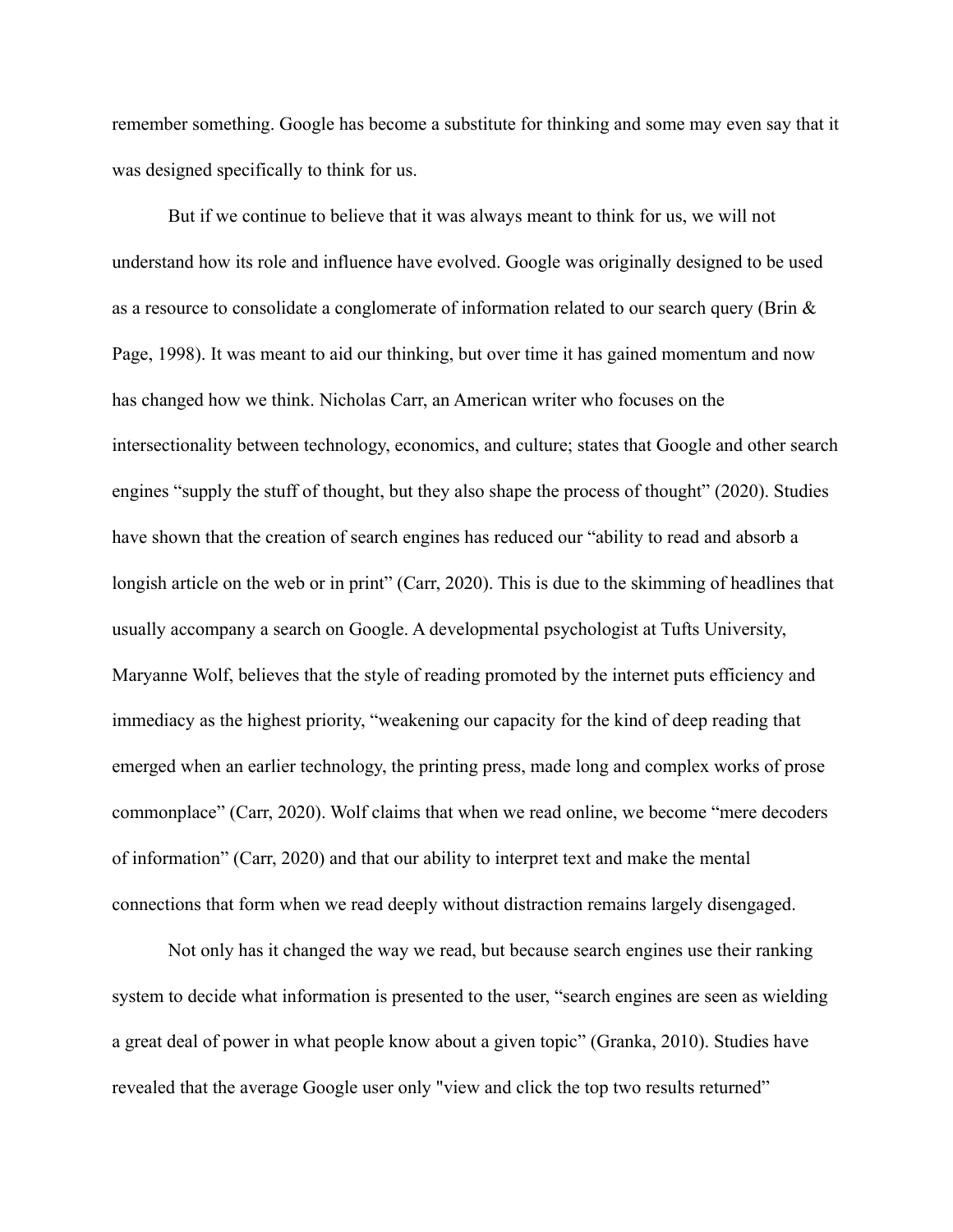(Granka, 2010) by the search. Users only paying attention to the top results is not an issue, but Google's ranking system, PageRank, is largely based on the popularity of the website and its traffic (Pan et al., 2007). This means that users are more likely to only view the top results which also tend to be the bigger companies essentially resulting in a "rich-get-richer loop" (Pan et al., 2007) and further marginalizing the voices that are not often heard. In this project, I will be using the Technological Momentum framework to discuss several ways in which Google has shaped our society throughout its lifetime. For example, the effect that Google had on the way society interprets long text and how our cognitive ability has been impacted. Technological Momentum states that as an artifact, or technological system, gains momentum, or popularity and influence, over time, the artifact becomes more the shaper of the society around it, rather than shaped by the society (Hughes, 2009). To support my argument, I will be using evidence drawn from multiple studies on the effects of Google on the way we read and think.

### **Conclusion**

The use of search engines has become one of the most popular online activities in the world. There is a low possibility of it losing its popularity any time soon, in fact, it is more likely that newer engines will be created in the future. With the chance of new engines being invented, developers need to know that the design of a search engine is socio-technical in nature. The deliverable for the technical problem discussed above will help UVA students to gather the background knowledge to implement a search engine while preparing them to enter the workforce. The research project will provide an analysis of the technological momentum of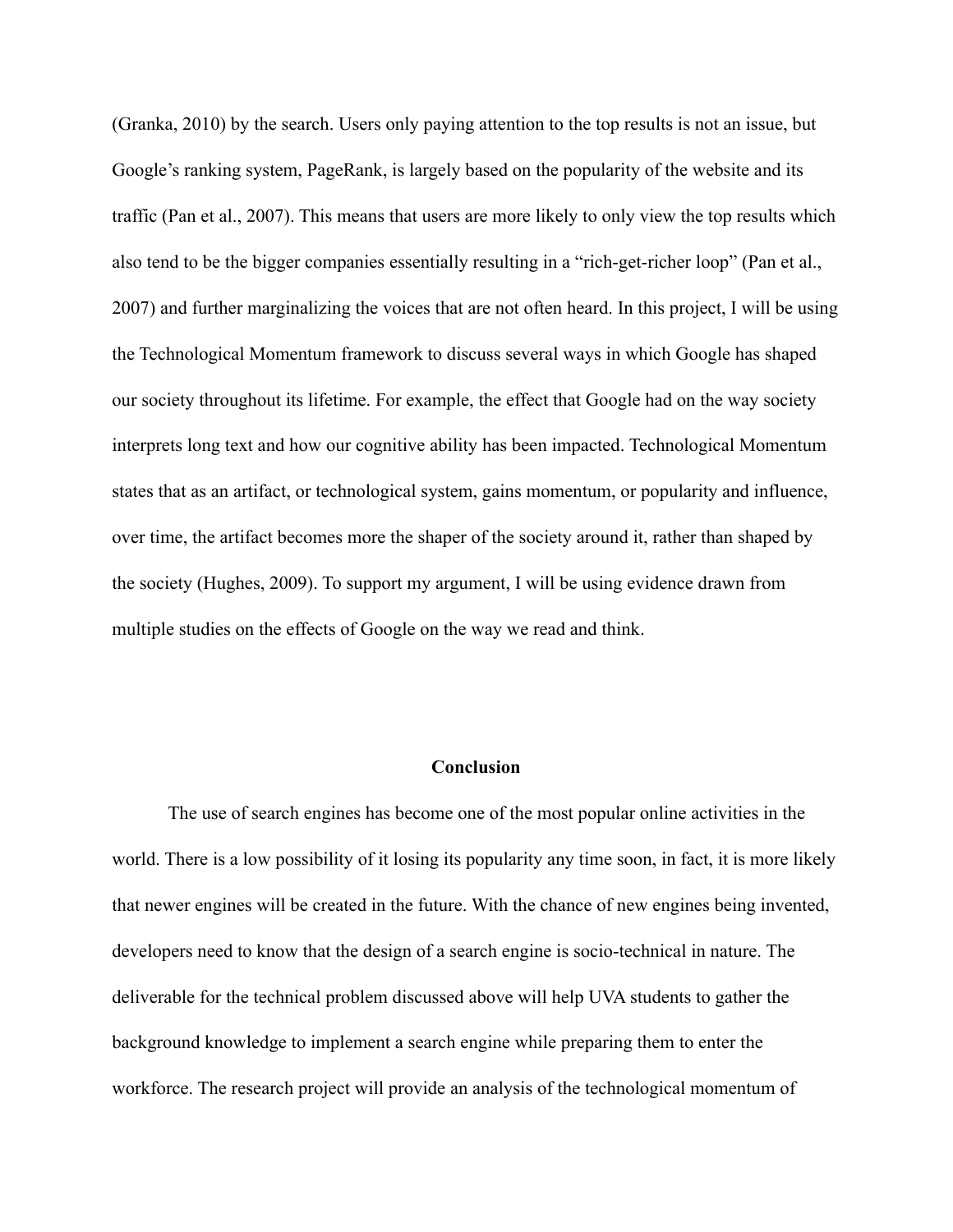Google over time. The combined results of this technical report will serve to address the deficiencies found in the CS curriculum at UVA and make the potential developers of the next big search engine aware of their ability to shape the way society thinks.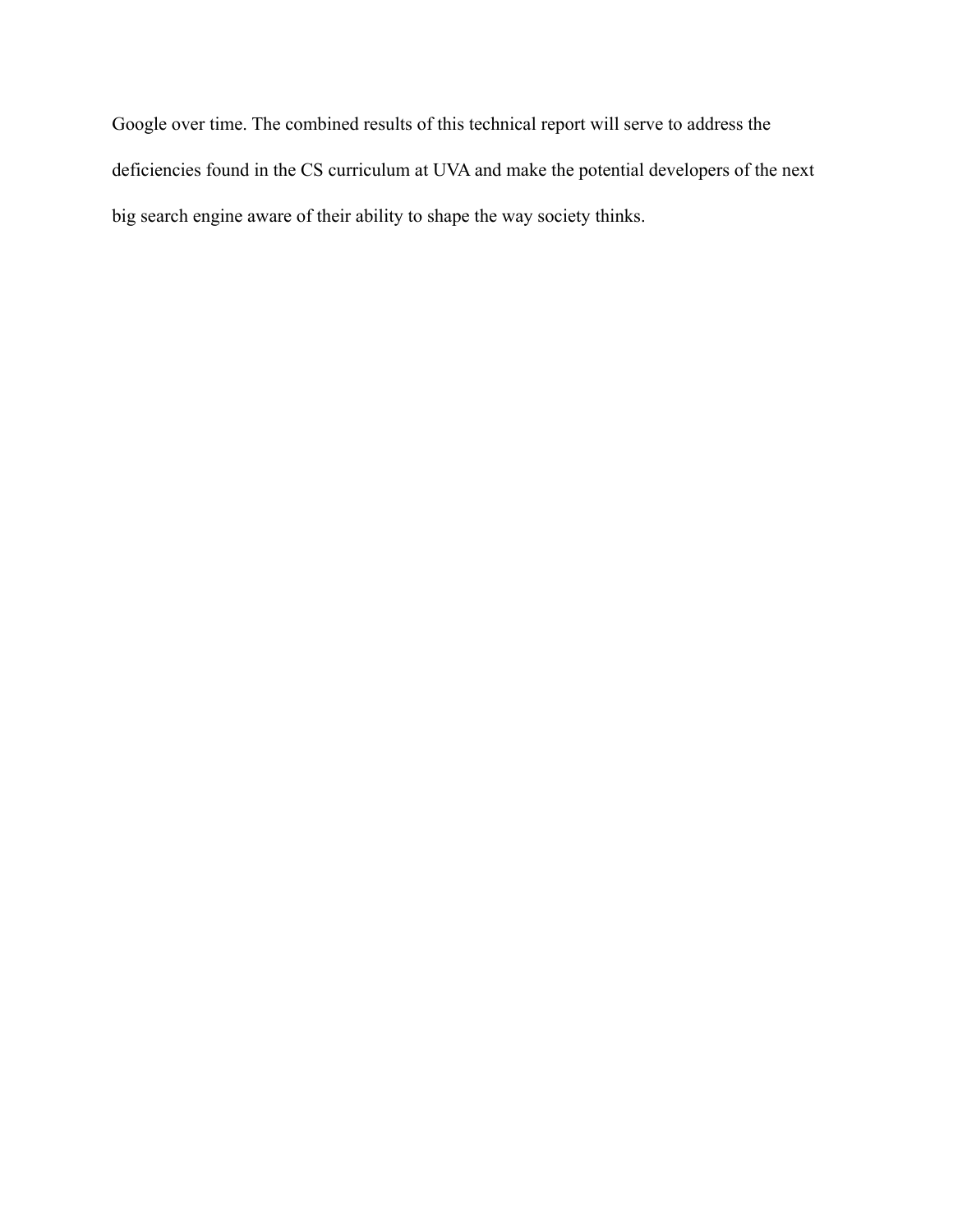Word Count: 1980

### **References**

America, J. N. (2019, February 26). What 126 studies say about education technology.

Bellasio, S. (2020, January 23). Learn Cloud Computing: Prerequisites. <https://cloudacademy.com/blog/prerequisites-to-learn-cloud-computing-introduction/>

Brin, S., & Page, L. (1998). The Anatomy of a Large-Scale Hypertextual Web Search Engine.

Carr, N. (2020, January 23). Is Google Making Us Stupid?

- Fortune Business Insights. (2021, August 11). Cloud Computing Market to Hit USD 791.48 Billion by 2028; Rising Demand for Improved Virtual Access to Information among Industries to Foster Steady Growth: Fortune Business Insights™.
- How Data Structures and Algorithms are important for Computer Science Graduates Synergisticit. (2021, April 12). [https://www.synergisticit.com/how-data-structures-and](https://www.synergisticit.com/how-data-structures-and-algorithms-are-important-for-computer-science-graduates/)[algorithms-are-important-for-computer-science-graduates/](https://www.synergisticit.com/how-data-structures-and-algorithms-are-important-for-computer-science-graduates/)

Hughes, T. P. (2009). Technological momentum. In Johnson, D. G. & Wetmore, J. M. (Eds.), Technology and Society : Building our Sociotechnical Future, 141-149.

- Impact on Society The Foundation of Google. (n.d.). https://sites.google.com/site/jurgensencompositionprojectweb/resources/technology
- Importance of Software Engineering & Code of Ethics: Free Whitepaper. (n.d.). https://www.castsoftware.com/glossary/importance-of-software-engineering-code-ofethics-future